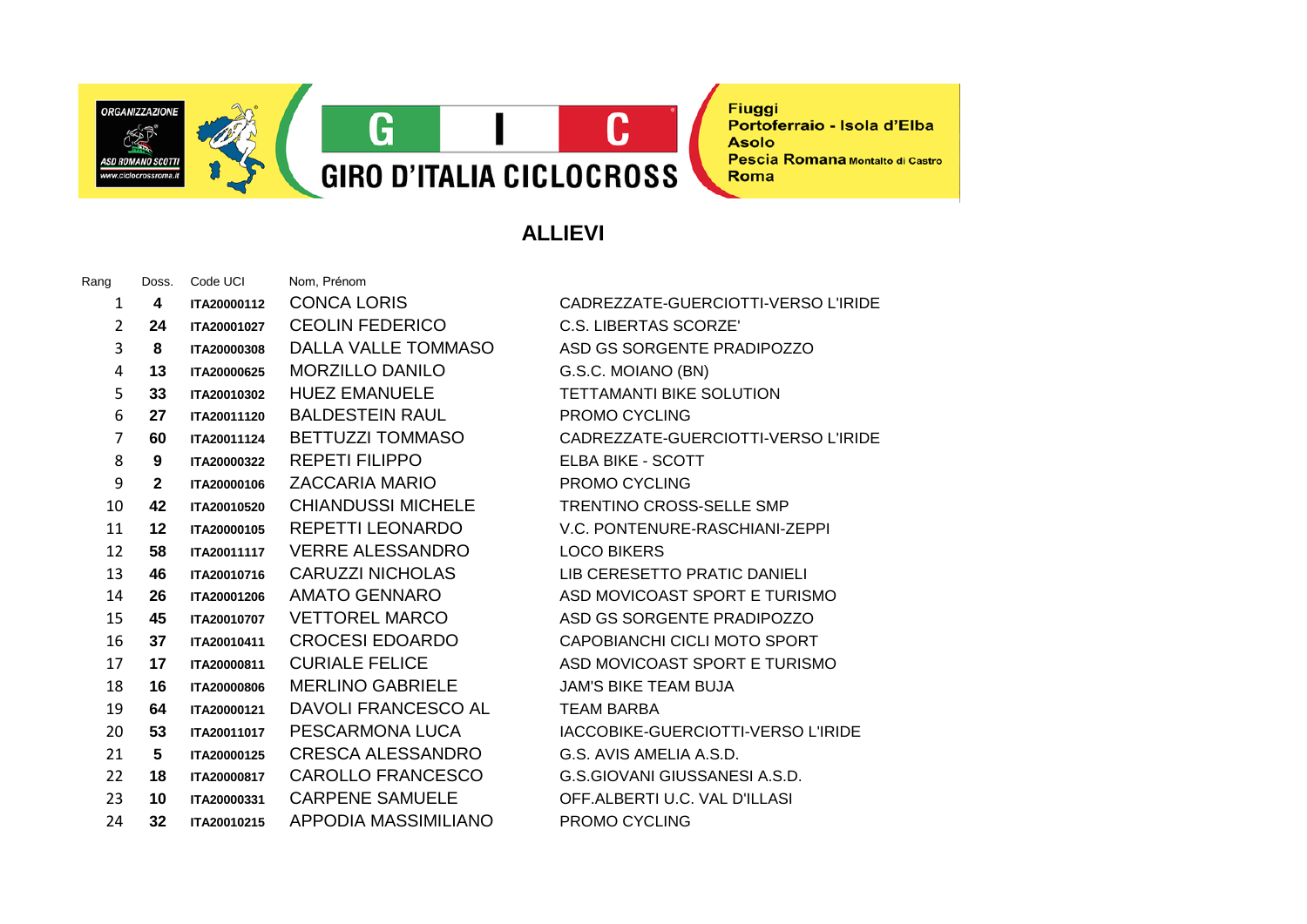| 25 | 48             | ITA20010810 | <b>CHERCHI DARIO</b>          | <b>BICI CAMOGLI GOLFO PARADISO</b>  |
|----|----------------|-------------|-------------------------------|-------------------------------------|
| 26 | 20             | ITA20000906 | <b>CORTESE JACOPO</b>         | <b>GM CYCLING TEAM</b>              |
| 27 | 31             | ITA20010213 | <b>SCACCIAFERRO PIETRO</b>    | <b>ELBA BIKE - SCOTT</b>            |
| 28 | $\mathbf{1}$   | ITA20000624 | <b>MENICACCI MICHAEL</b>      | PROMO CYCLING                       |
| 29 | 19             | ITA20000906 | PEGNA ARTURO                  | A.S.D. PEDALE ARIANESE              |
| 30 | 23             | ITA20001017 | <b>PAVAN MARCO</b>            | CICL. ROSTESE ASD                   |
| 31 | 6              | ITA20000202 | DI PALMA BRYAN                | ASD MOVICOAST SPORT E TURISMO       |
| 32 | 15             | ITA20000730 | <b>ERCOLANI ANDREA</b>        | ASD TEAM CYCLING CITTA' DI CASTELLO |
| 33 | 14             | ITA20000718 | <b>CARROCCIA ROBERTO</b>      | NW SPORT CICLI CONTE FANS BIKE      |
| 34 | 11             | ITA20000519 | <b>OMATI FRANCESCO</b>        | V.C. PONTENURE-RASCHIANI-ZEPPI      |
| 35 | 61             | ITA20010906 | <b>BINETTI FRANCESCO</b>      | POL. VA DILETT. "GAETANO CAVALLARO" |
| 36 | 41             | ITA20010517 | <b>RETARVI GIANPAOLO</b>      | <b>G.S FONTANA ANAGNI</b>           |
| 37 | 55             | ITA20011027 | <b>CASASOLA MANUEL</b>        | TRENTINO CROSS-SELLE SMP            |
| 38 | $\overline{7}$ | ITA20000216 | SPOLIDORO ANGELO              | ASD TEAM BYKERS VIGGIANO            |
| 39 | 62             | ITA20000115 | <b>VISAGGIO ELIGIO</b>        | <b>ANDRIA BIKE</b>                  |
| 40 | $\mathbf{3}$   | ITA20000107 | <b>LOSAPIO MAURILIO</b>       | SCUOLA DI CICLISMO FRANCO BALLERINI |
| 41 | 49             | ITA20010811 | DE FEO ALDO                   | <b>TEAM EUROBIKE</b>                |
| 42 | 35             | ITA20010325 | <b>BORSETI LORENZO</b>        | A.S.D. TERNANA CICLISMO             |
| 43 | 57             | ITA20011113 | MASTRAPASQUA ALDO             | POL. VA DILETT. "GAETANO CAVALLARO" |
| 44 | 43             | ITA20010528 | <b>MARRUCCI LORENZO</b>       | <b>ELBA BIKE - SCOTT</b>            |
| 45 | 25             | ITA20001127 | <b>GENOVESE ADRIANO</b>       | <b>LOCO BIKERS</b>                  |
| 46 | 44             | ITA20010613 | <b>CHIOLA NICOLAS</b>         | A.S.D. DIGIOTEK TEAM                |
| 47 | 47             | ITA20010802 | <b>TARANTINI SIMONE</b>       | TEAM MTB SAN PIETRO VERNOTICO       |
| 48 | 36             | ITA20010410 | <b>ANTONIOLI LEONARDO</b>     | PROMO CYCLING                       |
| 49 | 38             | ITA20010412 | PIARULLI VINCENZO             | POL. VA DILETT. "GAETANO CAVALLARO" |
| 50 | 56             | ITA20011108 | <b>RIDOLFO FILIPPO</b>        | <b>JAM'S BIKE TEAM BUJA</b>         |
| 51 | 63             | ITA20011024 | DE FEUDIS GIUSEPPE            | <b>ANDRIA BIKE</b>                  |
| 52 | 52             | ITA20011016 | <b>SCARANELLO ENRICO</b>      | <b>DRAKE TEAM NWSPORT</b>           |
| 53 | 51             | ITA20011013 | <b>RUSSO GIANUARIO</b>        | ASD TEAM BYKERS VIGGIANO            |
| 54 | 40             | ITA20010502 | <b>PASSERI MARCO</b>          | MTB GROTTE DI CASTRO FERENTINO      |
| 55 | 29             | ITA20010108 | <b>SANDRINI ANDREA</b>        | <b>ELBA BIKE - SCOTT</b>            |
| 56 | 54             | ITA20011021 | <b>MONTI EMANUELE</b>         | TEAM BIKE CIVITAVECCHIA             |
| 57 | 28             | ITA20010102 | <b>COLASANTO NINNI MATTIA</b> | POL. VA DILETT. "GAETANO CAVALLARO" |